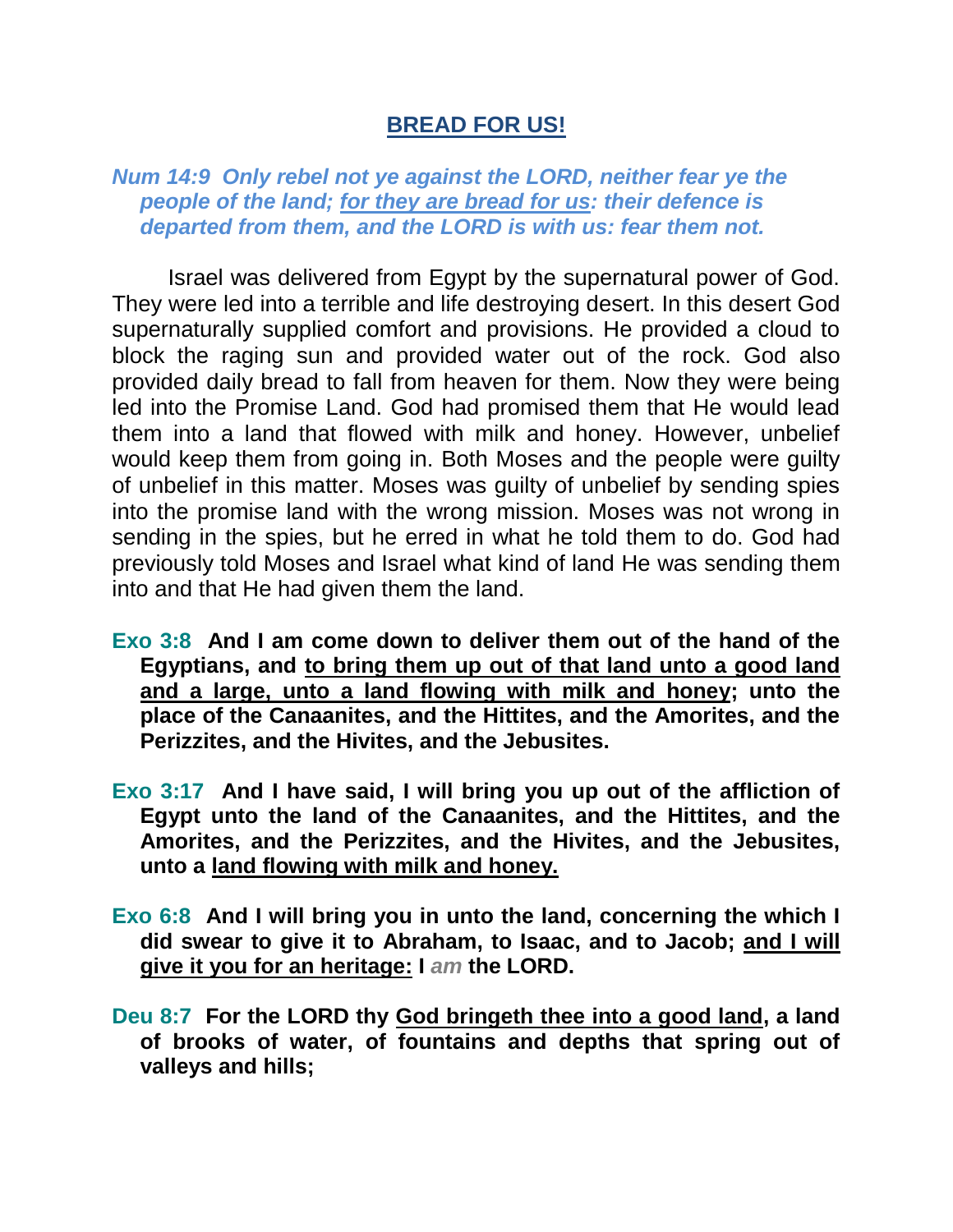**Deu 8:8 A land of wheat, and barley, and vines, and fig trees, and pomegranates; a land of oil olive, and honey;**

**Deu 8:9 A land wherein thou shalt eat bread without scarceness, thou shalt not lack any** *thing* **in it; a land whose stones** *are* **iron, and out of whose hills thou mayest dig brass.** 

God had plainly told Moses and Israel that the land was a good land, that it was a fat land with milk and honey, with trees, and they would not lack anything in it! Here is what Moses told the spies to look for when he sent them into the Promise Land.

- **Num 13:17 And Moses sent them to spy out the land of Canaan, and said unto them, Get you up this** *way* **southward, and go up into the mountain:**
- **Num 13:18 And see the land, what it** *is***; and the people that dwelleth therein, whether they** *be* **strong or weak, few or many;**
- **Num 13:19 And what the land** *is* **that they dwell in, whether it** *be* **good or bad; and what cities** *they be* **that they dwell in, whether in tents, or in strong holds;**
- **Num 13:20 And what the land** *is***, whether it** *be* **fat or lean, whether there be wood therein, or not. And be ye of good courage, and bring of the fruit of the land. Now the time** *was* **the time of the firstripe grapes.**
- **Num 13:21 So they went up, and searched the land from the wilderness of Zin unto Rehob, as men come to Hamath.**

Moses set up these spies for unbelief and failure. They had the wrong mission. God had said the land was a good land with everything they would need and that He was giving it to them. Therefore, why in the world did it matter how many people there were and if they had strongholds or not! If God said it was a good land that flowed with milk and honey and had everything they needed, then why ask the spies to see what kind of land it was? Instead of focusing on God and His power, grace, and provision, Moses told the spies to look to see if what God said was true. When you do this you are going to fall. After Moses told them to look at the natural circumstances and to see if God had spoken truthfully, he said told them to be of good courage! You will not have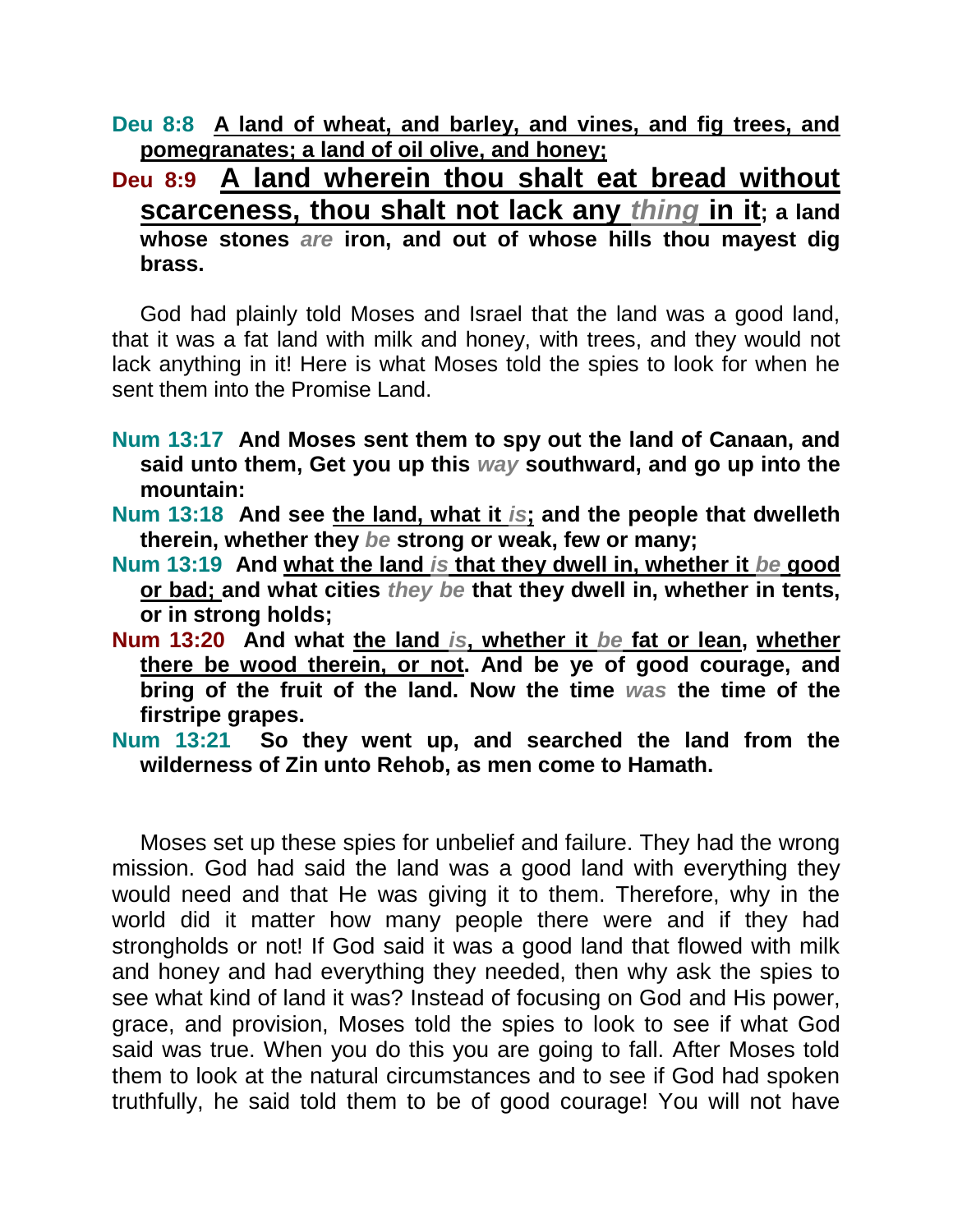courage if you focus on the natural circumstances of life and especially in order to see if what God had said was true! Joshua sent in two spies forty years later but he learned the lesson. He sent the spies in for the purpose to see what way they were to go up into the land to attack.

When the twelve spies came back they reported back according to the mission for which Moses had sent them. They reported that there were many people that were strong and tall. They said they had fortified cities. They did say the land flowed with milk and honey [surpise!] and had abundant trees and fruit. Ten of the spies were overcome with unbelief because of what they saw. They said they were like grasshoppers in the sight of the Canaanites. Two of the spies- Joshua and Caleb had their focus on God and His promises and supernatural provision. They said that God had given them the land and they were able to overcome the giants. They said to Israel to not rebel against God and not fear the people of the land. They then said, **THEY ARE BREAD FOR US!** What were they referring to by saying this? They were trying to get Israel to think back to the last forty years when God rained down daily bread from heaven in the wilderness! They did not have to provide for their own bread. God provided it supernaturally! They just had to pick it up and bake it! This is what these two spies had in mind! They had God's power and miracles in their remembrance and were trying to remind Israel of this. If God was able to provide bread for two million people daily in the wilderness then the giants of the land were dead meat! Their defeat would be supernatural as was the bread for forty years! They would have to go in and fight against the giants but God would have supernaturally helped them defeat their foes no matter how strong they were!

The stories of the Old Testament were written down for us today. We are to learn from them! We have enemies today that stand against us-Satan, sin, and the world. Jesus has defeated all three of these giants and told us the victory is ours! Jesus left us here to occupy our Promised Land until He come back. We are to occupy our Promise Land. Every day we are attacked by Satan, sin, and the world. We are attacked by the giants of sin, sickness, lack, and persecution. Instead of running in fear we are to stand our ground in the armor of the Lord and know they are bread for us! If we will stand against sin, sickness, lack, oppression, and problems and call them bread for us, God will fight for us! If we trust God He will provide